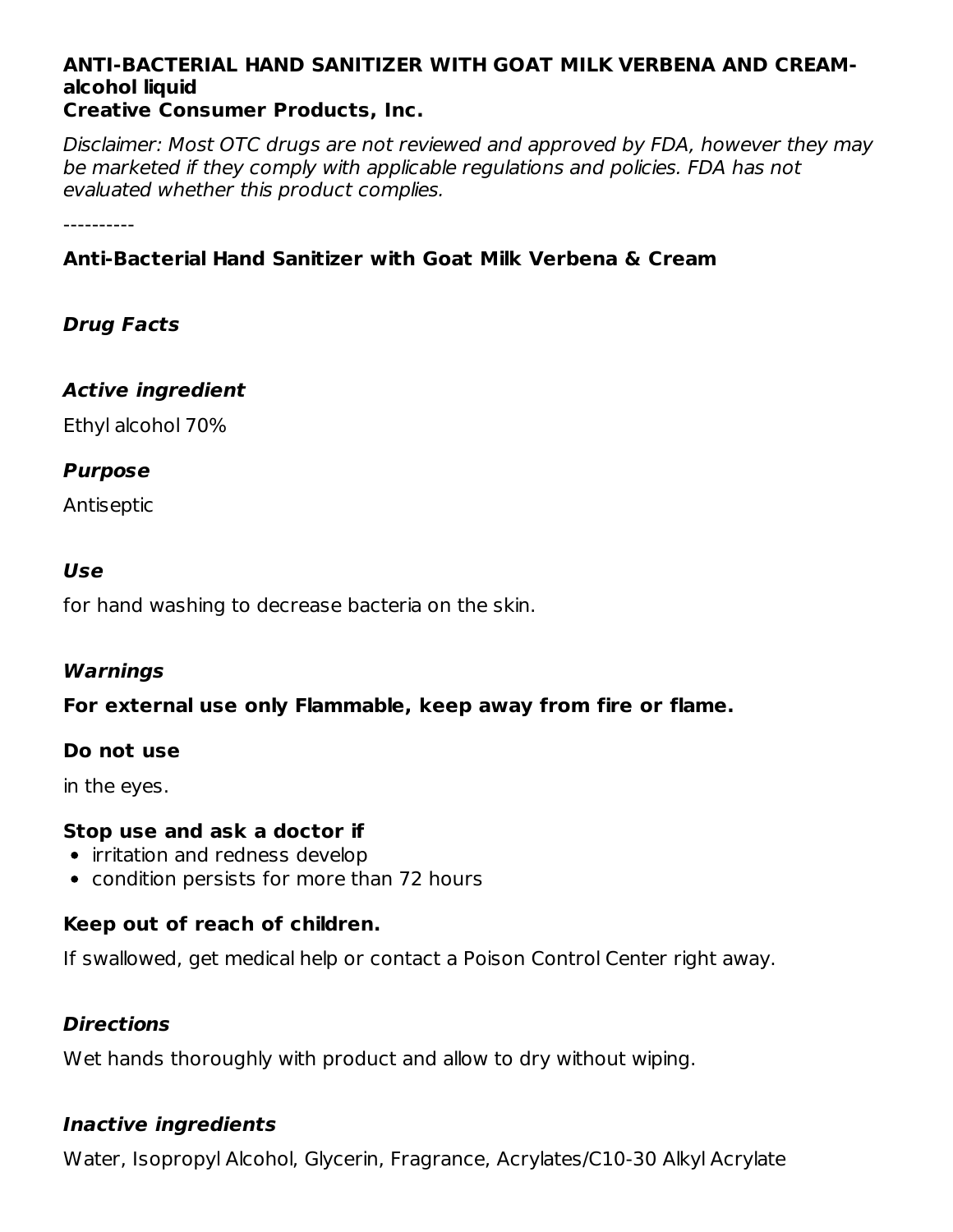Crosspolymer, Isopropyl Myristate, Caprylyl Glycol, Aminomethyl Propanol, Tocopheryl Acetate, Goat Milk

## **Package Labeling:**



**CREAM**

alcohol liquid

| <b>Product Information</b>                                    |                |  |                                            |                 |  |  |  |  |
|---------------------------------------------------------------|----------------|--|--------------------------------------------|-----------------|--|--|--|--|
| <b>Product Type</b>                                           | HUMAN OTC DRUG |  | NDC:74028-005<br><b>Item Code (Source)</b> |                 |  |  |  |  |
| <b>Route of Administration</b>                                | <b>TOPICAL</b> |  |                                            |                 |  |  |  |  |
|                                                               |                |  |                                            |                 |  |  |  |  |
|                                                               |                |  |                                            |                 |  |  |  |  |
| <b>Active Ingredient/Active Moiety</b>                        |                |  |                                            |                 |  |  |  |  |
| <b>Ingredient Name</b>                                        |                |  | <b>Basis of Strength</b>                   | <b>Strength</b> |  |  |  |  |
| <b>ALCOHOL</b> (UNII: 3K9958V90M) (ALCOHOL - UNII:3K9958V90M) |                |  | <b>ALCOHOL</b>                             | 70 mL in 100 mL |  |  |  |  |